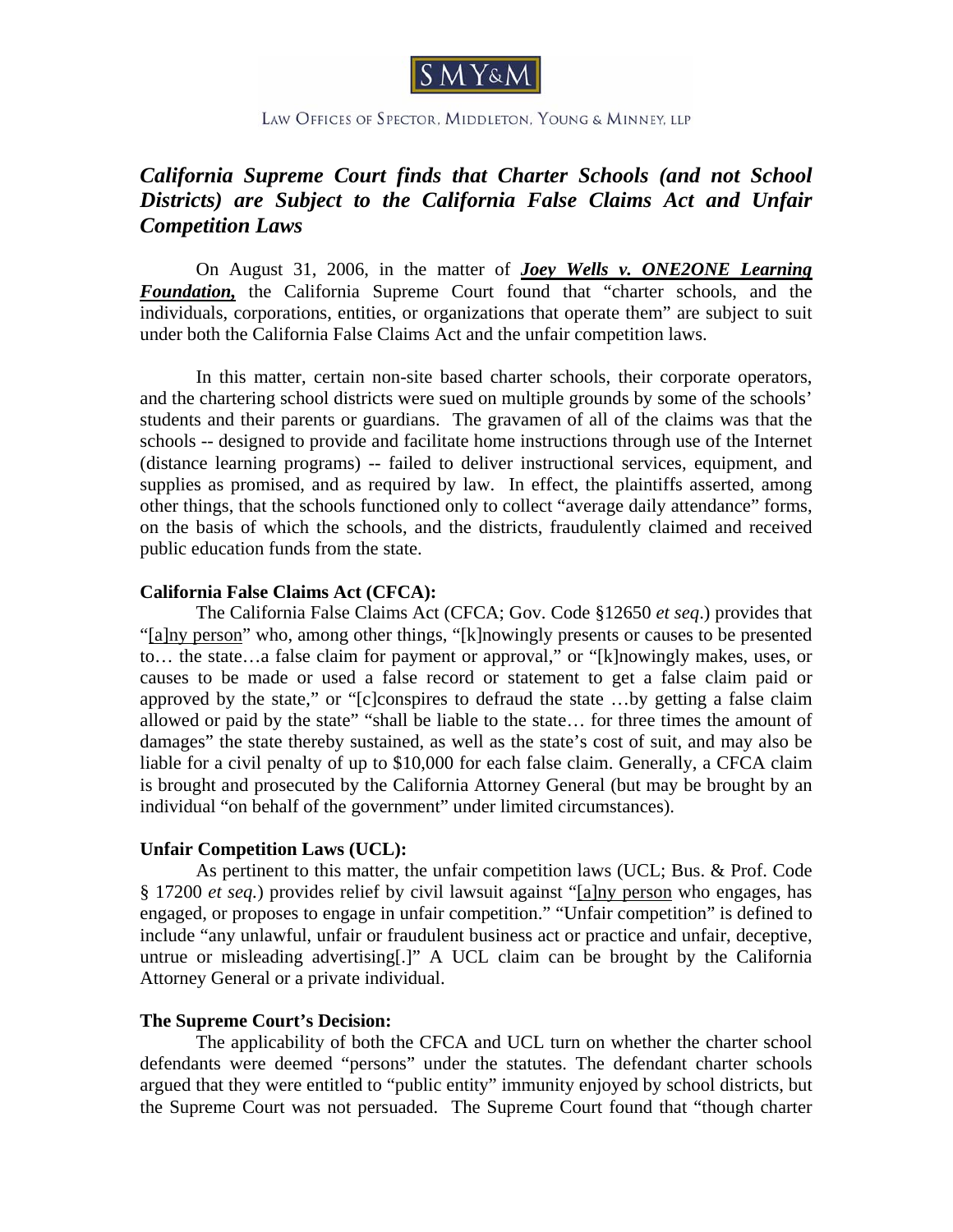*Legal Alert Joey Wells v. ONE2ONE September 1, 2006 Page 2 of 3* 

1

schools are deemed part of the system of public schools for purposes of academics and state funding eligibility, and are subject to some oversight by public officials (citation omitted), they are *operated*, not by the public school system, but by distinct outside entities -- including nonprofit public benefit corporations with independent legal identities[.]" As such the Court reasoned that:

"The CFCA was designed to help the government recover public funds of which it was defrauded by outside entities with which it deals… the statutory purpose is equally served by applying the CFCA to the independent corporations, organizations, and associations that receive public monies under the [Charter Schools Act] to operate schools on behalf of the public education system."

 Interestingly, the Supreme Court also concluded that school districts are not "persons" who may be sued under the CFCA. The Supreme Court cited to legislative history that indicated there was no intent in the law to include school districts and other public and governmental agencies. Moreover, the court found public policy reasons related to the limited resources of school districts did not warrant application of the CFCA to school districts; the Court concluded that:

"exposing [school districts] to the draconian liabilities of the CFCA would significantly impede their fiscal ability to carry out their core public mission. In the particular case of public school districts, such exposure would interfere with the state's plenary power and duty, exercised at the local level by individual districts, to provide the free public education mandated by the Constitution."

 Unfortunately, as they relate to charter schools, the court found that "CFCA's monetary remedies, however harsh, to a particular charter school or its operator presents no fundamental threats to maintenance, within the affected district, of basically adequate free public educational services." Thus, the Court determined that "application of the CFCA to charter school operators cannot be said to infringe the exercise of the sovereign power over public education."1

 Turning to the application of the unfair competition laws, the court similarly found that the charter school defendants either are, or are operated by, "corporations", and they also constitute "associations" or "organizations" under the UCL definition of a "person." The Court held that "… charter schools are operated, pursuant to the [Charter Schools Act] by *nongovernmental* entities…. insofar as their nongovernmental operators

<sup>&</sup>lt;sup>1</sup> While the Court's findings will allow the plaintiffs to pursue a CFCA action against the defendant charter schools, the Court did not address "whether a charter school's breaches of promises to students, parents, or guardians, or its violations of its charter or applicable law, may cause any related funding claims the school makes upon the state to be "false" within the meaning of [the CFCA]."<br>
7 PARK CENTER DRIVE SACRAMENTO, CA 95825 THEORY 1916 646 1400 THEORY 1300